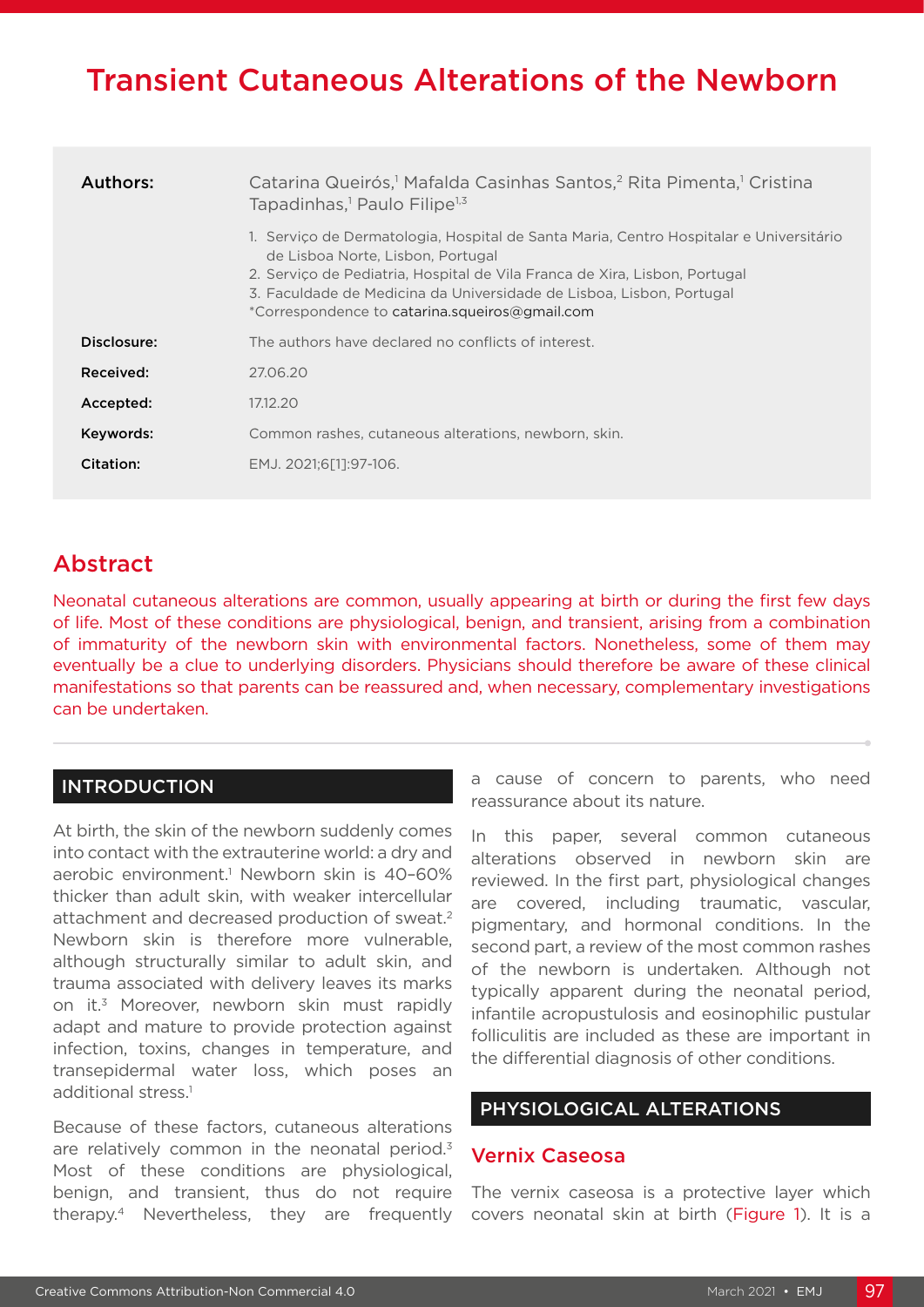complex membranous substance comprising 80% water, 10% protein, and 10% lipids, which include barrier lipids such as ceramides, free fatty acids, phospholipids, and cholesterol, partly synthesised by fetal sebaceous glands during the last trimester of pregnancy.<sup>5</sup> In its composition there are also shed lanugo hair and desquamated cells. *In utero*, the vernix protects neonatal skin against amniotic fluid.<sup>1</sup> During transition to an extrauterine environment, the vernix has several important functions including lubrication of the birth canal during parturition, prevention of water loss, and temperature regulation. It is also implicated in the development of innate immunity and facilitates reduction of skin pH to the ideal range for optimal skin function;<sup>1,5</sup> therefore, the vernix should be left as undisturbed as possible. Gentle bathing or dry wiping does not significantly disrupt this layer, and should therefore be the procedures of choice for newborns' hygiene.<sup>1</sup>

#### TRAUMATIC LESIONS

#### Sucking Blisters

Sucking blisters are estimated to occur in 1:250 live births and result from vigorous sucking by the infant during fetal life. Clinically, flaccid bullae on a noninflamed base are seen, which rupture easily, leading to linear or round erosions. Lesions are present at birth and are located mainly on the forearm, wrist, and hand. Although frequently solitary, blisters can be multiple and bilateral.<sup>6</sup> Diagnosis of congenital sucking blisters is one of exclusion. The absence of lesions in other body regions, the timing of onset, and the rapid resolution of the blisters, in combination with the otherwise well appearance of the neonate, are highly suggestive of this condition.<sup>7</sup> Differential diagnosis of sucking blisters includes congenital or neonatal herpes simplex virus infection, fetal or neonatal varicella, bullous impetigo, epidermolysis bullosa, congenital syphilis, or congenital candidiasis, among other rarer entities.<sup>6</sup> Sucking blisters resolve spontaneously in days to weeks without sequelae, and therefore no specific therapy is needed.<sup>6</sup>

### Caput Succedaneum and Cephalohaematoma

Caput succedaneum refers to a collection of oedematous fluid above the periosteum, between the outermost layer of the scalp and the subcutaneous tissue. It is a common lesion seen at birth, and results from the high pressure exerted on the infant's head by the vaginal walls and uterus as the head passes through the narrowed cervix during labour.8



Figure 1: Vernix caseosa covering the skin of a newborn.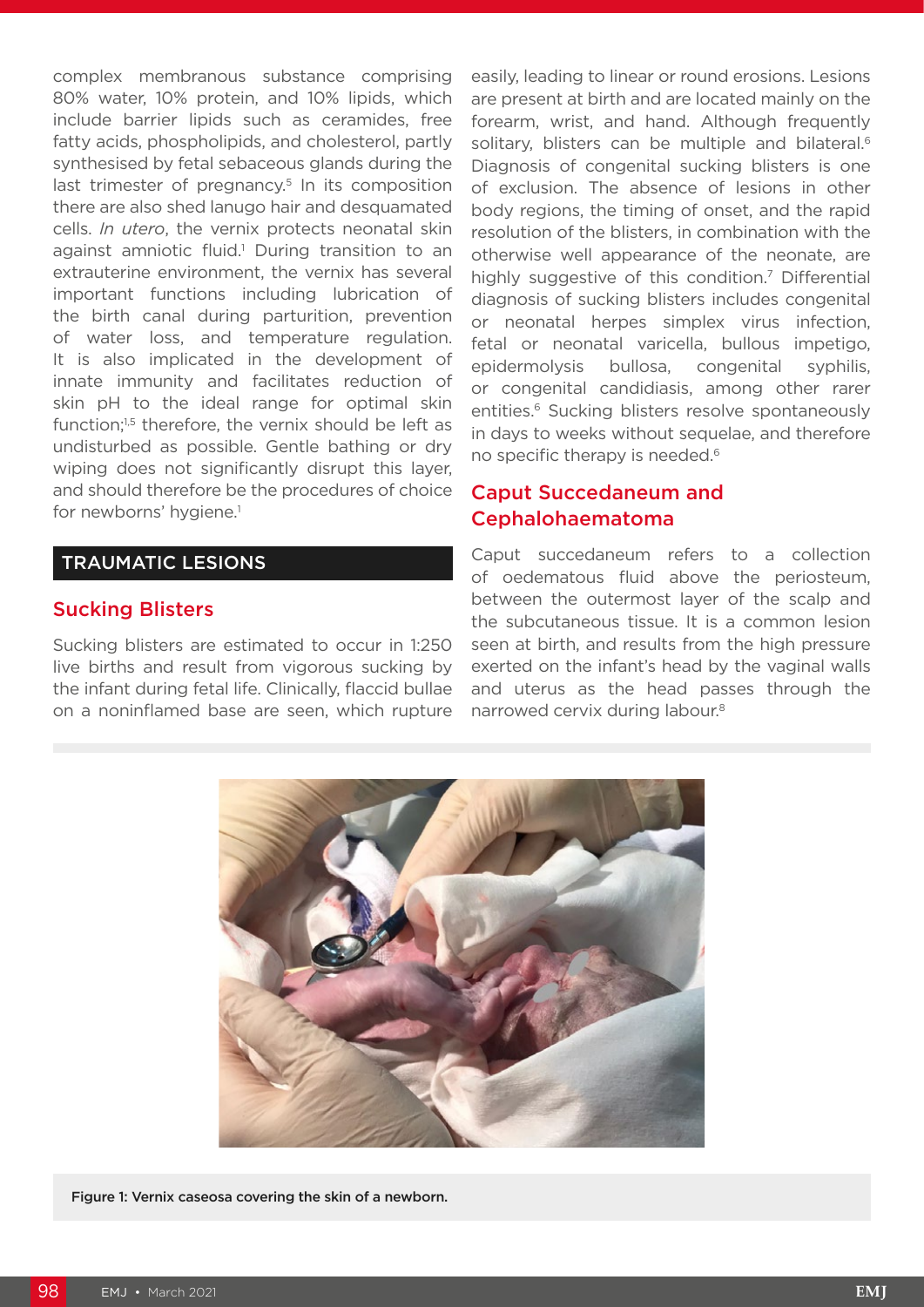Although caput succedaneum may occur in the absence of risk factors, incidence increases in difficult or prolonged labours, with premature rupture of the amniotic membranes, in *primigravidae*, and in instrument-assisted deliveries. This condition is evident immediately after delivery and gradually decreases in size thereafter.<sup>9</sup> On physical examination, it is generally 1–2 cm in depth and has a soft, boggy feel with irregular margins. Petechiae, purpura, and an ecchymotic appearance may be present.<sup>8</sup>

Cephalohaematoma is a subperiosteal accumulation of blood, which occurs infrequently, with an incidence of 0.4–2.5% of all live births. It is more common in *primigravidae*, in infants with higher percentiles, and following instrument-assisted deliveries or prolonged, difficult labour and, for unknown reasons, occurs twice as often in males as in females. Because of the slow nature of subperiostial bleeding, cephalohaematomas are not usually present at birth but develop hours or even days after delivery.9 As the bleeding continues and blood occupies the subperiosteal space, pressure acts as a tamponade to stop further bleeding. A firm, enlarged unilateral or bilateral bump covering one or more bones of the scalp characterises this lesion. Unlike caput succedaneum, cephalohaematomas do not cross suture lines.8

Cephalohaematoma and capput succedaneum must be distinguished from subgaleal haematomas, which, unlike the former conditions, can be life-threatening. Neonatal subgaleal haematomas are usually associated with vacuum extraction deliveries, although they have also been reported in deliveries without instrument use.<sup>10</sup> Observation is the primary treatment for both uncomplicated caput succedaneum and cephalohaematoma. Resolution of caput succedaneum is generally spontaneous and occurs within the first few days following birth. A cephalohaematoma may take longer to resolve, but most cases do so within 2 to 6 weeks of life.<sup>8</sup>

#### VASCULAR PHENOMENON

#### Acrocyanosis

Acrocyanosis is often seen in healthy newborns during the first hours of life and refers to the occurrence of peripheral cyanosis around the

mouth and the extremities. It is caused by benign vasomotor changes that result in peripheral vasoconstriction and increased tissue oxygen extraction, attributed to peripheral arteriole hypertonia. Acrocyanosis is a benign condition and may persist for 24 to 48 hours. After this period, it may occasionally recur in the context of cold exposure or crying.<sup>11</sup> Acrocyanosis must be distinguished from central cyanosis. This is defined as a dusky appearance of the body and the mucous membranes and is always concerning beyond the first 10 minutes of life. Abnormalities in ventilation, congenital heart abnormalities, and haemoglobinopathies are amongst the main causes of central cyanosis.<sup>11</sup>

#### Cutis Marmorata

Cutis marmorata is a benign entity characterised by the appearance of a reticulated or livedoid purplish mottling of the skin, related to physiological capillary and venular vasomotion in the setting of cold exposure.<sup>12</sup> Cutis marmorata seems to be associated with lower gestational age and birth weight, which may be associated with the greater vulnerability of these neonates, who are therefore more likely to present with vasomotor instability. $3$  This condition must be distinguished from cutis marmorata telangiectatica congenita, which is characterised by a fixed vascular change associated with subtle dermal atrophy. This entity may be associated with limb length discrepancy, vascular, osseous, ocular, and neurologic malformations.12

### Harlequin Colour Change

Harlequin colour change presents as erythema in one half (the dependent side) and pallor in the other half of the body, usually lasting for several minutes. This condition presents in the first 3 weeks of life, commonly between Day 2 and Day 5.<sup>11,12</sup> Although it has been observed in neonates after the administration of anaesthetic agents and alprostadil, harlequin colour change may also occur in healthy neonates in the absence of medication. This phenomenon may occur as a result of changes in vascular tone, although it still remains unexplained. Harlequin color change is a benign and transient feature; therefore, no treatment is necessary.13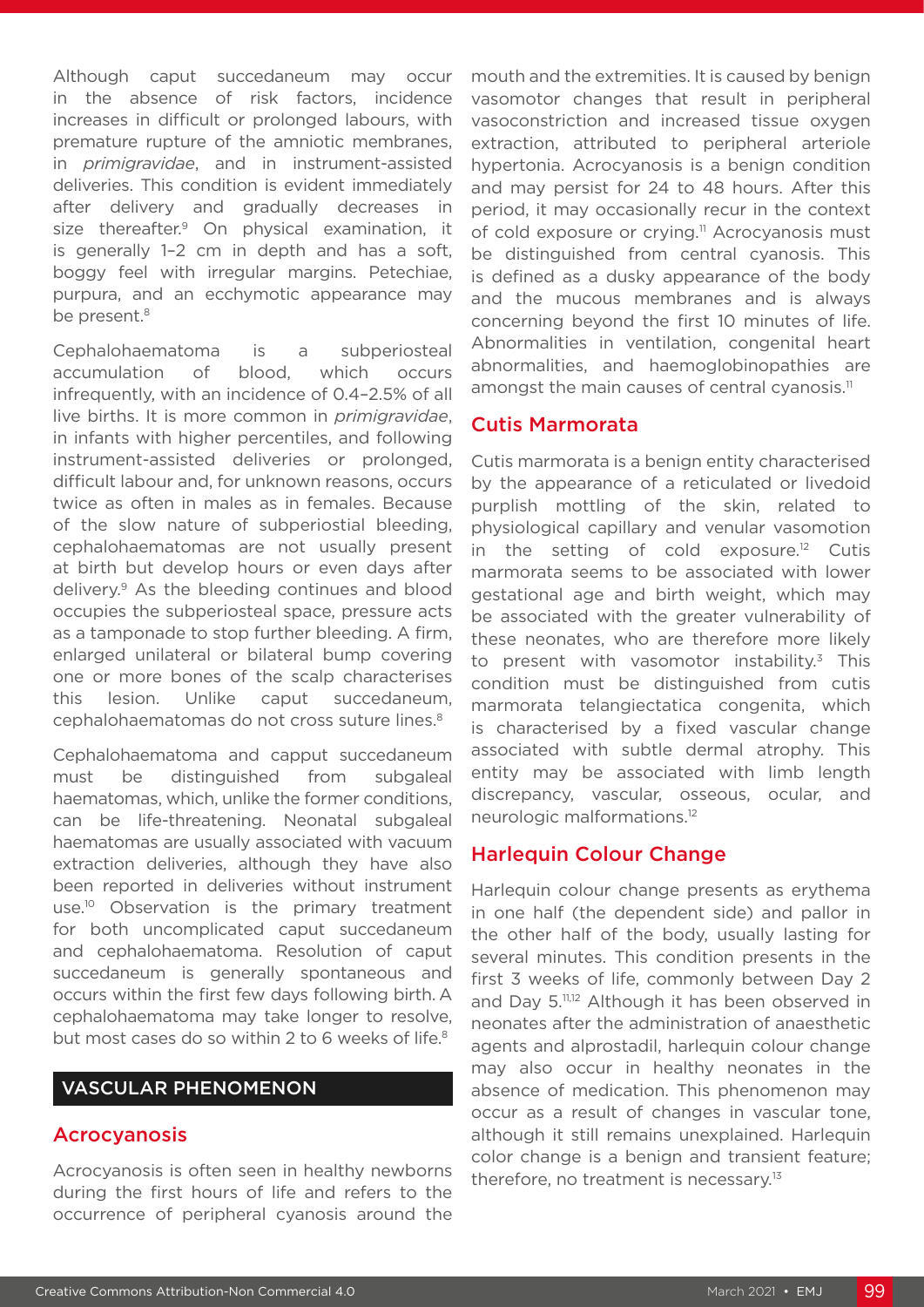## Salmon Patch

Salmon patch, also known as naevus flammeus, naevus simplex, or unna naevus, is a common congenital capillary malformation that is usually found in the midline.<sup>14</sup> It affects approximately 50% of newborns and is more frequent in those born with greater weight, at term or post-term. A slight female predominance has been observed.<sup>15</sup> Salmon patches arise from dilations of capillaries within the dermis, which may result from persistent fetal circulation in newborns.4 Clinically, they present as pink or red irregular macules, which may become confluent (Figure 2A).

Lesions tend to bleach with digital pressure, and are more apparent with crying, apnoeas, fever, and changes in ambient temperature. Salmon patches occurr most frequently on the nape of the neck, the eyelids, and the glabella, and are usually transitory, disappearing during the first 2 years of life. Nearly one-half of those located in the nape of the neck and in the sacral region, and a small percentage of those located in the glabellar zone, may persist.<sup>14,15</sup> Salmon patches need to be distinguished from cutaneous capillary malformation, formerly referred to as 'port wine stain', a potential marker of Sturge– Weber syndrome. The variant '*en coup de sabre*' of congenital morphea is another differential diagnosis of this condition.

#### PIGMENTARY CHANGES

#### Mongolian Spot

Mongolian spot (MS) is a type of dermal melanocytosis, which presents at birth or soon thereafter as an ill-defined area of slate gray to blue/black pigmentation, usually over the sacrococcygeal or lumbar area. Both sexes are equally affected, and these lesions are more common in newborns of Asian and/or African descent.<sup>16,17</sup> MS arise from a defect in melanocyte migration. Melanocytes are present in dermis of the embryos at the beginning of the  $10<sup>th</sup>$  week of gestation, and they migrate to the epidermis between the 11<sup>th</sup> and the 14<sup>th</sup> week. After Week 20, no melanocytes are found in the dermis. Failure of this migration results in the appearance of MS.16 Clinically, MS are round, oval, or irregular macules. The colour varies from blue to green, grey, black, or a combination of any of these colours. Lesions may be single or multiple, and their size ranges from <1 cm to >20 cm. Pigmentation is more intense at the age of 1 year and gradually fades thereafter.16,17 MS must be differentiated from other dermal melanocytoses like naevus of Ota, naevus of Ito, Hori naevus, and blue naevus.

Onset at birth, disappearance with age, absence of mucosal involvement, and no progression to malignancy favour the diagnosis of MS.



Figure 2: Physiological alterations. A) Salmon patch in the upper eyelid of a 1-week-old female. B) Milia cysts overlying the cheek of a 2-week-old newborn.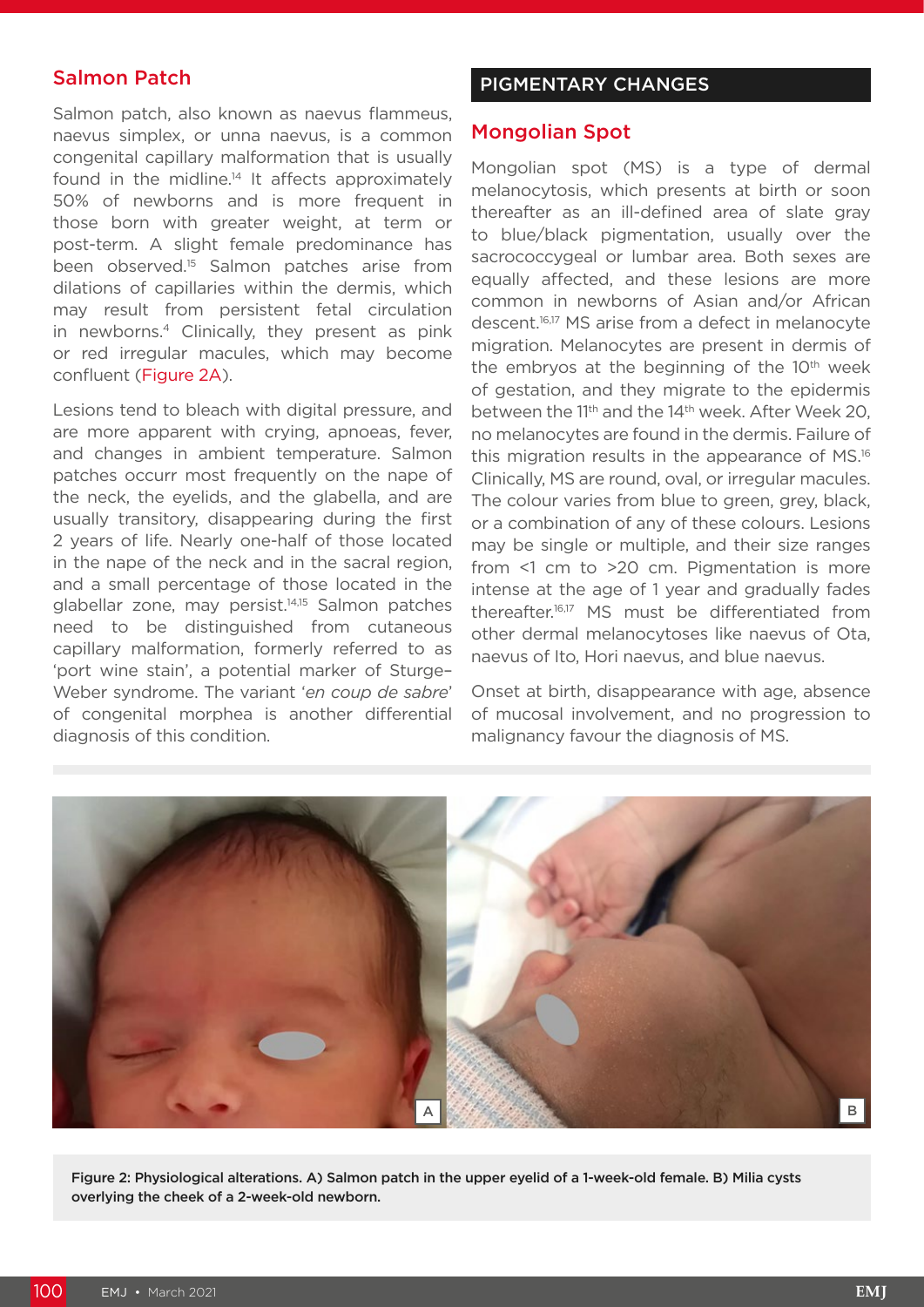MS usually resolve by early childhood, hence, no treatment is needed if they are located in the sacral area; nonetheless, it may be required for extrasacral lesions due to cosmetic issues.16 Although most MS are benign lesions, recent data suggested that MS may be associated with inborn errors of metabolism such as lysosomal storage diseases. Therefore, extrasacral, extensive, persistent, and dark-coloured spots should be looked upon with suspicion, especially in the presence of a consanguineous marriage or a strong family history of storage disorders.<sup>4</sup>

### Epidermal Hyperpigmentation

Epidermal pigmentary changes are also common in newborns and include linea nigra and hyperpigmentation of the knuckles, genital, axilla, or areolar regions. Hyperpigmentation of the skin over the distal phalanges has also been described, particularly in newborns with higher phototypes.18 This abnormal pigmentation is transient and probably represents a response to maternal and placental hormones that enter the newborn circulation. Among these hormones, oestrogen and progesterone have been reported to exert a melanocytic stimulating effect, which is also responsible for the darkening of linea alba in pregnant females. As these are transient and benign changes, no treatment is necessary.<sup>2</sup> Abnormal hyperpigmentation may be a sign of congenital adrenal hyperplasia; however, in this condition, there are usually associated findings such as virilised external genitalia.

### HORMONAL CHANGES

Sebaceous gland hyperplasia is a common physiological phenomenon in newborns, affecting mainly full-term infants.19,20 It is caused by high sebum secretion rates reflecting the stimulation by placentally transferred maternal androgens, particularly dehydroepiandrosterone.2,19 Clinically, sebaceous hyperplasia is characterised by multiple, yellow to flesh-coloured tiny papules on the nose, cheeks, and chin, where the density of sebaceous glands is highest.19,20 Sometimes the papules can coalesce into plaques without surrounding erythema. The most important differential diagnosis of this condition are milia cysts, which are epidermal inclusion cysts, usually solitary and whiter in colour.<sup>20</sup> Sebaceous gland hyperplasia spontaneously resolves within the

first few weeks of life, and therefore no treatment is required.<sup>19,20</sup>

## OTHER PHYSIOLOGICAL LESIONS

#### Epstein Pearls and Bohn's Nodules

Epstein pearls occur in 64–89% of neonates and are more common in newborns of Caucasian descent. These lesions, also known as palatal microkeratocysts of the newborn, are whiteyellow cysts usually 1–3 mm in size. They are typically seen on the median palatal mouth raphe and represent epithelial tissue trapped during the palatal fusion.<sup>20</sup> Similar cysts on the alveolar ridges or in the periphery of the palate are called Bohn's nodules. These are keratin cysts derived from the dental lamina, and they do not require treatment as they spontaneously resolve over the first few months of life.<sup>20</sup>

### Milia Cysts

Milia cysts are small lesions resulting from retention of keratin within the dermis. They affect approximately 40–50% of newborns and may be present at birth or appear later in infancy.<sup>19</sup> Milia cysts appear as tiny, white, or yellow smooth-surfaced papules 1–2 mm in diameter, most commonly located over the cheeks, forehead, nose, and nasolabial folds (Figure 2B).<sup>19,20</sup> Lesions may be few or numerous and are frequently grouped, with a tendency towards disappearance during the first 3 to 4 weeks of life. The most important differential diagnosis of milia cysts is sebaceous hyperplasia, which tends to be slightly more yellow.<sup>20</sup> No therapy is required, as lesions tend to spontaneously resolve. However, it is important to note that persistent and widespread milia may be a feature of associated syndromes such as basal naevus syndrome, Rombo syndrome, Brooke–Spiegler syndrome, or pachyonychia congenita Type II, and therefore complementary investigation should be conducted in these particular settings.

#### Koilonychia

Koilonychia refers to nails with a transverse and/ or longitudinal concave central depression. It can be hereditary, acquired, or idiopathic. In newborns, it is frequently idiopathic, affecting particularly the hallux. In these circumstances, koilonychia tends to spontaneously regress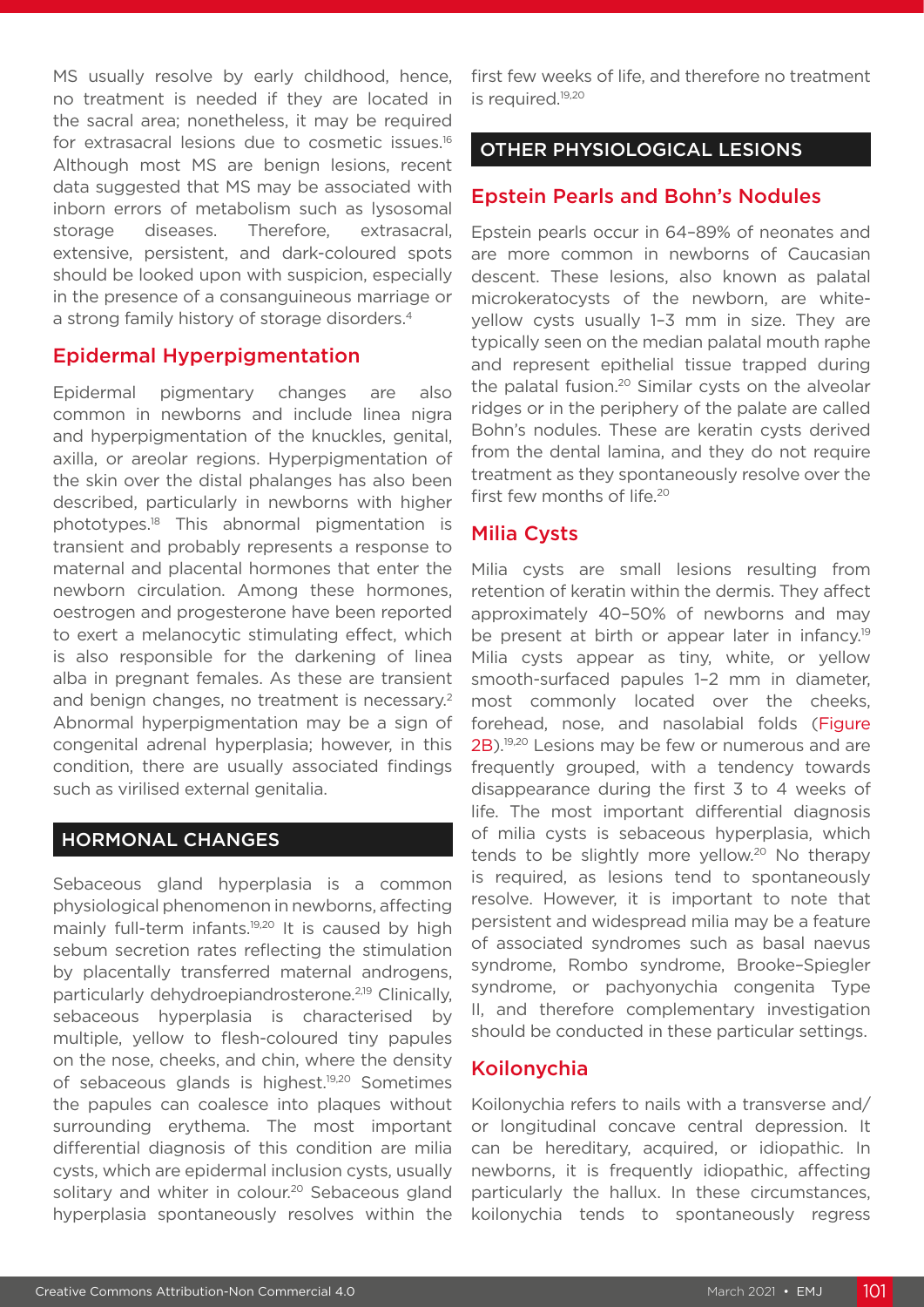with growth.<sup>21</sup> Nonetheless, it is important to remember that these nail changes, later in life, may also be a manifestation of inflammatory skin diseases such as psoriasis, lichen planus, or secondary to systemic alterations, such as iron deficiency or endocrine disorders.<sup>22</sup>

#### Traumatic Punctate Leukonychia

Punctate leukonychia is a true leukonychia caused by alterations or imperfections in the proximal nail matrix.21 As the nail plate has a very smooth surface in newborns, these lesions can be easily observed.23 No specific treatment is required, as they tend to resolve with nail growth.<sup>21</sup>

#### Beau's Lines

Beau's lines of the fingernails appear at 4 weeks of life in 92% of newborns and disappear with growth, usually before 14 weeks.<sup>21</sup> They result from intrauterine distress or physiological alterations during birth that cause mild trauma to the proximal nail matrix, with transiently reduced nail growth.23 Clinically, one can observe linear transverse nail plate surface depressions, which require no particular approach.21

### COMMON RASHES

#### Erythema Toxicum Neonatorum

Erythema toxicum neonatorum (ETN) is a common condition, affecting neonates of all races and ethnicities worldwide. Its incidence ranges from as low as 3.7% to as high as 72%, affecting predominantly full-term neonates weighing over 2,500 g.3,24,25 Although the pathogenesis of this condition is unknown, recent studies suggest that ETN may represent a cutaneous immune reaction to an acute, transitory attack of the commensal microflora that penetrate the newborn skin via hair follicles, a condition which presupposes a certain degree of maturity of the immune system.<sup>3,24</sup>

ETN is a self-limited condition, usually beginning within the first 2 days of life and resolving entirely within 6 days. Recurrence occurs in up to 11% of neonates, usually between 5 and 11 days after the original eruption.24 This transient neonatal rash is asymptomatic and resolves without sequelae, with individual lesions rarely persisting for more than 1 day.<sup>25</sup> Five distinct components may be

present in various combinations, which include erythematous macules, wheals, papules, small pustules, and vesicles, usually measuring 1–2 mm. The eruption usually occurs throughout the body, typically involving the trunk, face, buttocks, and thighs; the palms, soles, and genitals are spared.<sup>24</sup>

Diagnosis of ETN is usually clinical. A cytologic exam of pustule contents shows more than 50% eosinophils, with or without a small number of neutrophils. Peripheral blood eosinophilia up to 15% may frequently coexist. Histopathologic examination is rarely necessary, but when performed it shows superficial dermal oedema with a mild diffuse and perivascular eosinophilic infiltrate. Pustules are subcorneal or intraepidermal and are associated with the pilosebaceous orifice in most cases.<sup>24</sup> The differential diagnoses of ETN include sepsis, staphylococcal folliculitis, miliaria, congenital candidiasis, acne neonatorum, transient neonatal pustular melanosis, infantile acropustulosis, neonatal varicella, and occasionally incontinentia pigmenti.24

It is important to educate parents about the transient nature of this eruption. Although antihistamines may alter the duration of ETN, their use is not necessary as the rash does not seem to bother the child. The most useful therapy remains reassurance that the eruption is benign and will resolve without sequelae.<sup>24</sup>

#### Transient Neonatal Pustular Melanosis

Transient neonatal pustular melanosis (TNPM) is a benign condition most commonly affecting infants who are black. It affects both sexes with the same frequency and lesions are virtually always present at birth.<sup>26</sup> So far, the aetiology of TNPM remains unknown. Some authors consider it a variant of ETN, although this has not been confirmed.<sup>27</sup>

TNPM features three different morphologies, which can coexist or occur sequentially. At delivery, flaccid and superficial noninflammatory vesicopustules are usually present in the chin, forehead, nape of the neck, lower back, buttocks, and shins. These lesions are easily disrupted, leaving hyperpigmented macules with fine collarettes of scale. Finally, residual hyperpigmented macules may persist for several months.<sup>27</sup>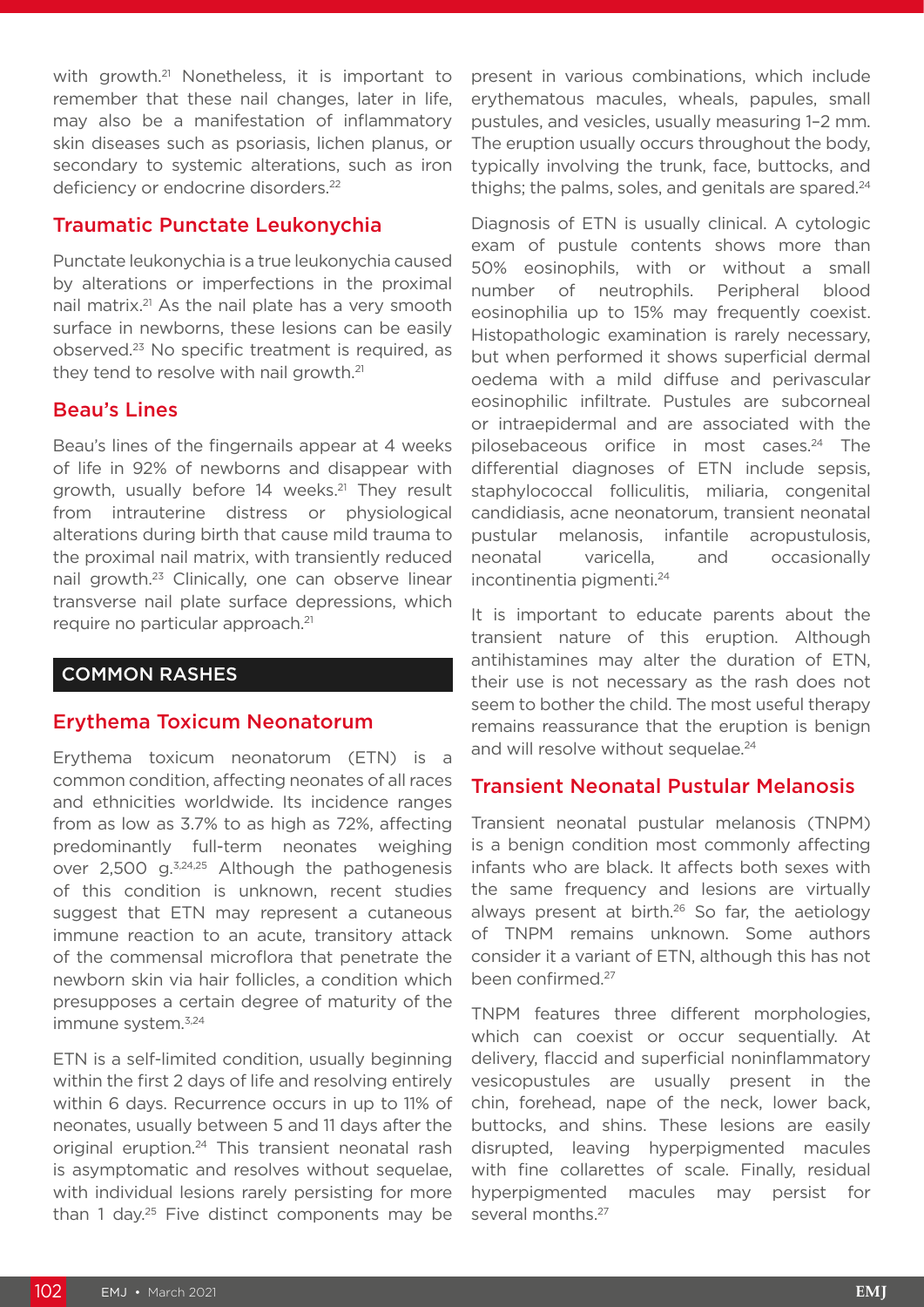Diagnosis of TNPM is generally clinical. Cytological examination of the pustules shows polymorphonuclear neutrophils. Histological examination is rarely permorfed, but will show intra- or subcorneal pustules containing primarily neutrophils. Pigmented macules show increased melanin in basal keratinocytes. Differential diagnosis of this condition is similar to that of ETN.26,27 As in ETN, no treatment is necessary for this condition. Parents' reassurance of its benign and self-limited nature is all that is needed.<sup>27</sup>

#### Miliaria

Miliaria is a common condition affecting up to 15% of newborns, and is commonly observed in summer months, febrile periods, or in newborns with excess clothing.<sup>27</sup> The most common type of miliaria in the immediate neonatal period is miliaria crystallina (MC), which is characterised by small, clear, and flaccid vesicles over healthy skin, especially on the face, neck, trunk, and occluded areas. MC is caused by obstruction of the eccrine sweat duct as it courses through the stratum corneum.<sup>28</sup>

Miliaria rubra (MR) is another type of miliaria, also caused by obstruction of eccrine sweat gland ducts but deeper within the spinous layer. Leakage of fluid into the lower epidermis and superficial dermis leads to local inflammation, characterised by numerous erythematous papules, vesicles, and pustules (Figure 3A).<sup>28</sup> MR lesions usually begin after the 2<sup>nd</sup> week of life and predominate in the trunk and intertriginous areas, where occlusion by clothing is accentuated. In hot environments, lesions on the scalp, face, and neck area may appear.27 Rarely, MR can progress to miliaria profunda, where the obstruction of the eccrine gland duct is even deeper.<sup>27</sup> This type of miliaria is very rare in infants, usually occurring in older patients in tropical climates.

Diagnosis of miliaria is clinical. Cytologic examination of vesicopustule material shows a predominance of lymphocytes. Histologically, in MC, subcorneal or intracorneal vesicles centered on the acrosyryngium are seen, with little surrounding inflammation. In MR, intraepidermal spongiosis and vesicles are found, along with a chronic inflammatory infiltrate in the dermis.27 Lesions of milaria resolve without intervention, but there is a proven benefit in lowering the environment temperature. Prevention may be

accomplished by avoiding overheating and excessive swaddling.27

## Neonatal Cephalic Pustulosis

Neonatal cephalic pustulosis (NCP) is a relatively common benign condition with prevalence estimated between 10% and 66%.25 It usually develops within the first 2–3 weeks of life, and is characterised by multiple inflammatory papules and pustules mainly on the cheeks but also on the forehead, chin, neck, upper chest, and scalp (Figure 3B).27 Although an inflammatory response to *Malassezia spp*. has been suggested to be involved in the pathogenesis of NCP, this has not been confirmed.<sup>29</sup> Diagnosis of NCP is usually clinical. A Giemsa-stained smear of pustular contents can show yeast forms, neutrophils, and inflammatory cells.<sup>27</sup> Although topical imidazole or hydrocortisone are sometimes prescribed, no treatment is needed for this condition as it has a self-limited course with spontaneous involution over weeks to months.

#### Neonatal Acne

Neonatal acne occurs in up to 20% of newborns. This condition may be evident at birth or appear during the first 4 weeks of life and is more commonly seen in males.<sup>30</sup> Several factors may contribute to the development of neonatal acne, including increased sebum excretion, stimulation of the sebaceous glands by maternal or neonatal androgens, and colonisation of sebaceous glands by Malassezia species.<sup>31</sup> Neonatal acne typically presents as small, closed comedones on the forehead, nose, and cheeks. Accompanying sebaceous hyperplasia is often noted. Less frequently, open comedones, inflammatory papules, and pustules may also develop. Several eruptions should be considered in the differential diagnosis of neonatal acne, including erythema toxicum neonatorum, transient neonatal pustular melanosis, milia, and pustular miliaria. Other entities to be considered include bacterial folliculitis, secondary syphilis, herpes simplex virus and varicella zoster virus, and skin colonisation by fungi of Malassezia species. Drug eruptions associated with hydantoin, lithium, or halogens should be considered in particular cases.30 Neonatal acne is usually mild and selflimited, resolving spontaneously without scarring in approximately 1-3 months.<sup>31</sup>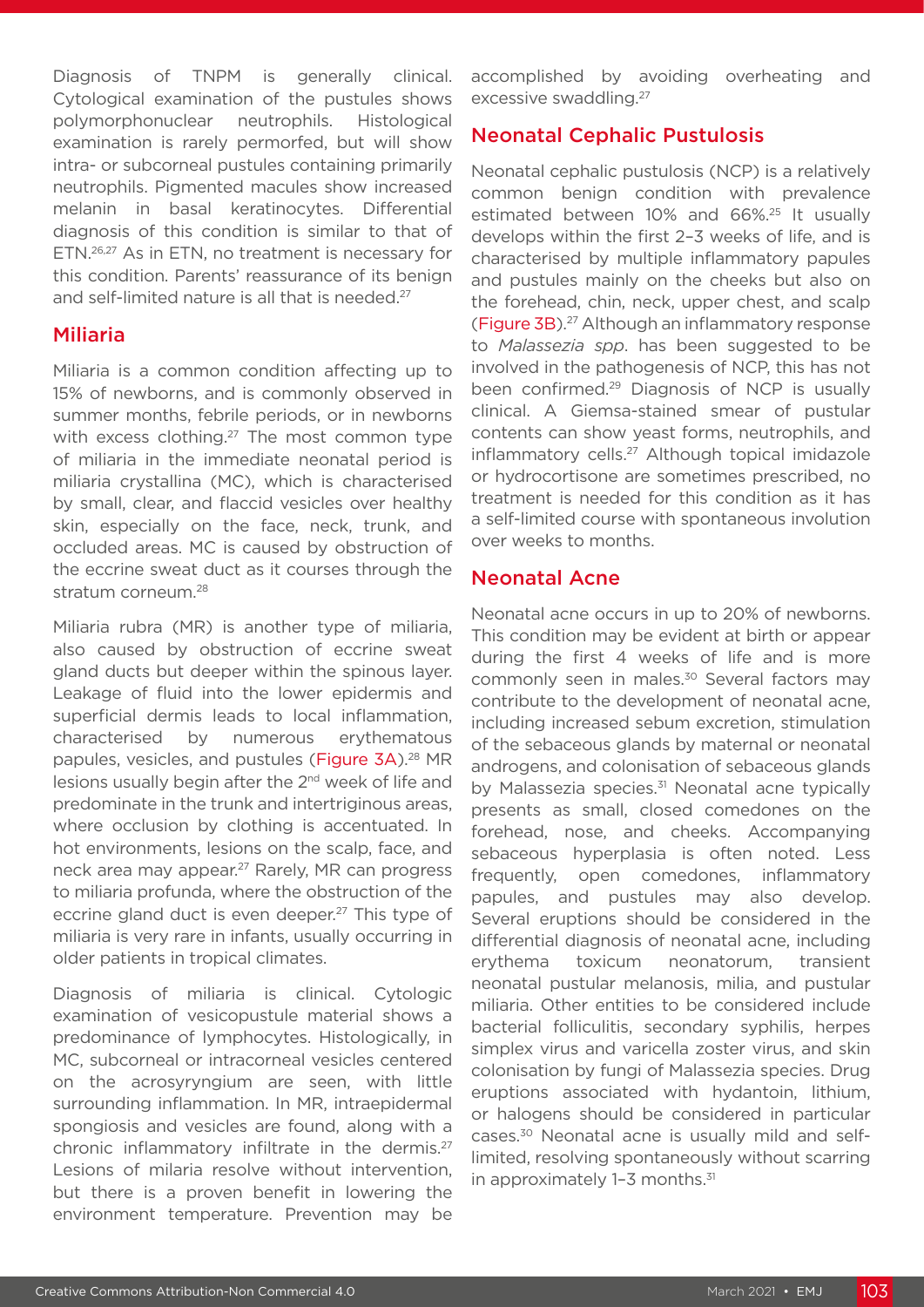

Figure 3: Common rashes. A) Miliaria rubra lesions on the back of a 2-week-old male. B) Neonatal cephalic pustulosis on the face of a 3-week-old female.

Therefore, in most cases no treatment is needed except for reassurance. If necessary, comedones may be treated with azelaic acid cream 20% or tretinoin cream 0.025–0.050%. For inflammatory lesions, erythromycin solution 2.0% and benzoyl peroxide gel 2.5% may be used. Severe or recalcitrant disease warrants a workup for congenital adrenal hyperplasia, a virilising tumour, or underlying endocrinopathy.<sup>30</sup>

#### Infantile Acropustulosis

Infantile acropustulosis (IA) is an uncommon condition, usually developing at approximately 3–6 months of age, although it can begin earlier. It is more common in males and in infants of African descent.<sup>25</sup> Clinically, IA is characterised by recurrent crops of pruritic vesicopustules predominantly in the palms and soles, although it can also affect the back of the hands, feet, ankles, wrists, and scalp. Eruptions usually last between 7 and 14 days, recurring every 3–5 weeks. With time, episodes usually decrease in frequency and severity, eventually resolving completely by 3 years of age.<sup>32</sup>

Diagnosis of IA is clinical. Cytological examination of pustular contents shows a predominance of neutrophils, with occasional eosinophils. Histopathological examination, albeit rarely perfomed, demonstrates the presence of subcorneal pustules filled primarily with neutrophils. Scabies is the main differential diagnosis of this condition, and can usually be excluded by skin scraping examination. Incontinentia pigmenti is another condition in the differential diagnosis of IA. Other clinically similar conditions, such as dyshidrotic eczema and palmoplantar pustulosis, are rare in infants. Treatment of IA is symptomatic, usually requiring potent or superpotent topical corticosteroids and oral antihistamines.<sup>32</sup>

#### Eosinophilic Pustular Folliculitis

Eosinophilic pustular folliculitis (EPF) usually affects infants between 5 and 10 months of life, with a male to female ratio of  $4:1.^{33}$  EPF is a polymorphous eruption characterised by recurrent eruptions of pruritic papules, pustules, and vesicles. Pruritic vesicopustules may coalesce, forming exudative and crusted plates located mainly on the scalp, and less commonly on the face and extremities. Eruptions are intermittent and self-limited, lasting from 1 to 4 weeks, and eventually resolving by 3 years of age.

Cytological examination of pustular contents reveals primarily eosinophils, without bacteria or other microorganisms. Histological examinations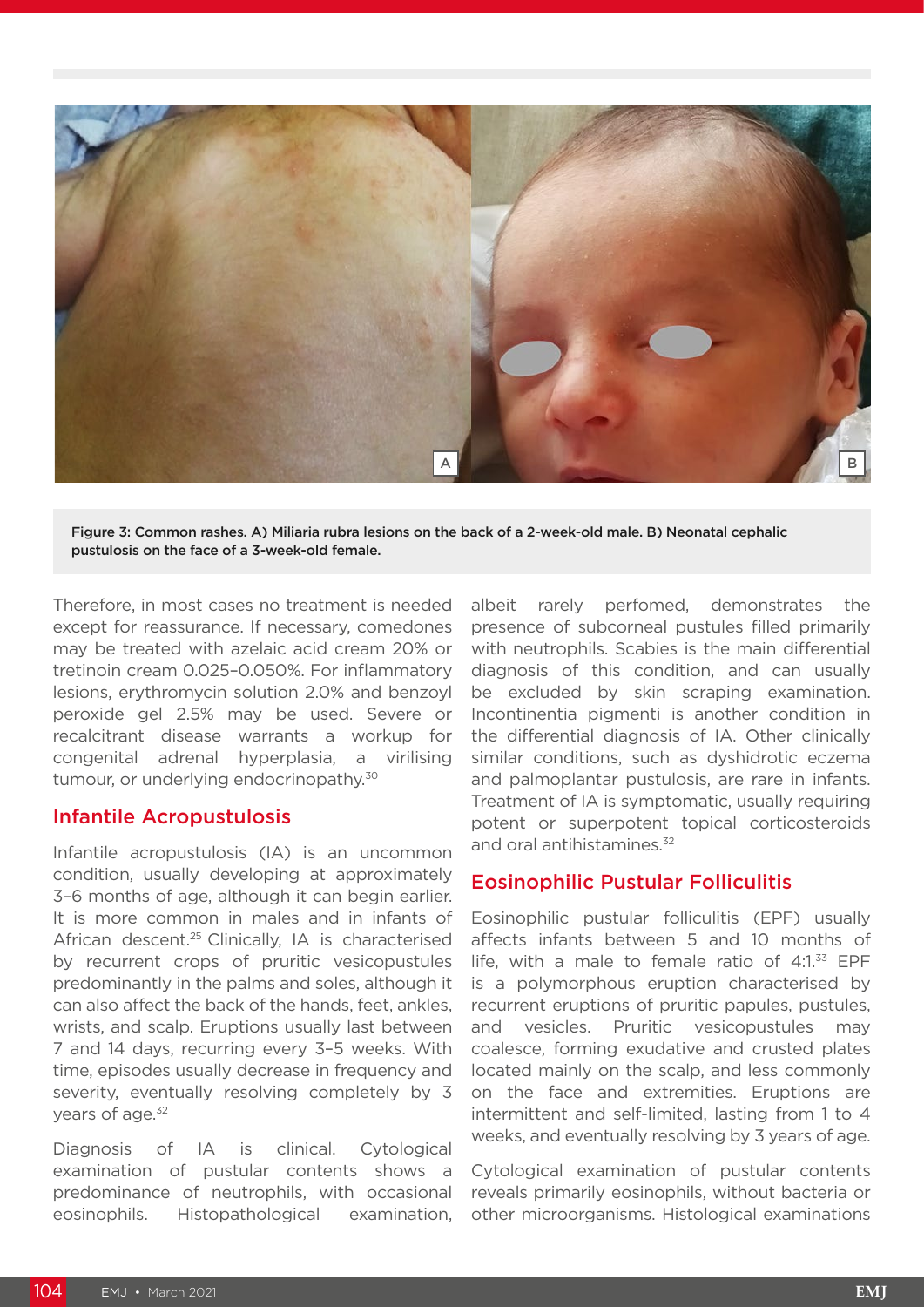show a dense eosinophilic infiltrate with a predominant perifollicular distribution. Peripheral eosinophilia is observed in approximately 70% of cases.34

Differential diagnoses of EPF predominantly include ETN, TNPM, IA, bacterial folliculitis, tinea capitis. and reactions to arthropod bites. Other rarer conditions, such as Langerhans' cell histiocytosis and the vesicular-papulo-pustular eruption associated with autosomal dominant hyper-IgE syndrome, should be considered in the appropriate clinical settings. Treatment is primarily symptomatic and similar to that of IA, including midpotency topical corticosteroids, topical tacrolimus, and oral antihistamines.<sup>33</sup> In more recalcitrant cases, oral dapsone and other oral antibiotics may be needed.34

## **CONCLUSION**

Neonatal cutaneous alterations are common, usually appearing at birth or during the first few days of life. Most of these conditions are physiological and arise from a combination of immaturity of the newborn skin with environmental factors. Although the majority of these conditions are benign and sponteously reversible, some of them may eventually be a clue to underlying disorders. Physicians should therefore be aware of these clinical manifestations, so that parents can be reassured and, when necessary, complementary investigations undertaken.

#### References

- Johnson E, Hunt R, Infant skin care: updates and recommendations. Curr Opin Pedi-atr. 2019;31(4):476-81.
- 2. Haveri F, Inamadar A. A crosssectional prospective study of cutaneous lesions in newborn. ISRN Dermatol. 2014;360590.
- 3. Ábrahám R et al. Cutaneous lesions and disorders in healthy neonates and their relationships with maternalneonatal factors: a cross-sectional study. World J Pediatr. 2017;13(6):571- 6.
- 4. Techasatian L et al. Neonatal birthmarks: a prospective survey in 1000 neonates. Glob Pediatr Heal. 2019;6:2333794X19835668.
- Nishijima K et al. Biology of the vernix caseosa: a review. J Obs Gynaecol Res. 2019;45(11):2145-9.
- 6. Afsar F et al. Neonatal sucking blister. Dermatol Online J. 2019;25(11):pii: 13030/qt33b1w59j.
- 7. Adam R, Schroten H. Picture of the month. Congenital sucking blisters. Arch Pediatr Adolesc Med. 2007;161(6):607-8.
- 8. Nicholson L. Caput succedaneum and cephalohematoma: the cs that leave bumps on the head. Neonatal Netw. 2007;26(5):277-81.
- 9. Petrikovsky BM et al. Cephalhematoma and caput succedaneum: do they always occur in labor? Am J Obs Gynecol. 1998;179(4):906-8.
- 10. Liu L, Antaya R. Neonatal subgaleal hematoma from trauma during vaginal delivery without instrument use. Pediatr Dermatol. 2017;34(1):e40-1.
- 11. Drapkin Z et al. Is my baby normal? A review of seemingly worrisome but normal newborn signs, symptoms and behaviors. Am J Emerg Med. 2019;37(6):1153-9.
- 12. Su J. Common rashes in neonates. Aust Fam Physician. 2012;41(5):280-6.
- 13. van den Berg G, Bakker H. Harlequin color change in a neonate. N Engl J Med. 2020;382(5):456.
- 14. Redondo P. Classification of vascular anomalies (tumours and malformations). Clinical characteristics and natural history. An Sist Sanit Navar. 2004;27:Suppl 1:9- 25. (In Spanish).
- 15. Monteagudo B et al. Salmon patch: a descriptive study. Actas Dermosifiliogr. 2011;102(1):24-7. (In Spanish).
- 16. Gupta D, Thappa DM. Mongolian spots. Indian J Dermatol Venereol Leprol. 2013;79(4):469-78.
- 17. Zagne V, Fernandes N. Dermatoses in the first 72 hours of life: a clinical and statistical survey. Indian J Dermatol Venereol Leprol. 2011;77(4):470-6.
- 18. Pérez-Bescós L et al. Cutaneous hyperpigmentation of the distal phalanges in a newborn infant. An Pediatr (Barc). 2006;65(4):390.
- 19. Paller A, Mancini A, Hurwitz Clinical Pediatric Dermatology. A Textbook of Skin Disorders of Childhood and Adolescence (2011) 4<sup>th</sup> edition, Chicago: Elsevier Health Sciences.
- 20. Eichenfield L et al., Neonatal dermatology (2007) 2<sup>nd</sup> edition, Philadelphia: Saunders Elsevier Inc.
- 21. Starace M et al. Nail disorders in children. Skin Appendage Disord. 2018;4(4):217-29.
- 22. Walker J et al. Koilonychia: an update on pathophysiology, differential diagnosis and clinical relevance. J Eur Acad Dermatol Venereol. 2016;30(11):1985-91.
- 23. Richert B, André J. Nail disorders in children: diagnosis and management. Am J Clin Dermatol. 2011;12(2):101-12.
- 24. Morgan AJ et al. Erythema toxicum neonatorum revisited. Cutis. 2009;83(1):13-6.
- 25. Csoma Z et al. Overview of dermatologic disorders of neonates in a central regional intensive care unit in Hungary. Pediatr Dermatol. 2015;32(2):201-7.
- 26. Nanda S et al. Analytical study of pustular eruptions in neonates. Pediatr Dermatol. 2002;19(3):210-5.
- 27. Reginatto FP et al. Benign skin disease with pustules in the newborn. An Bras Dermatol. 2016;91(2):124-34.
- 28. Antaya R, Robinson D. Blisters and pustules in the newborn. Pediatr Ann. 2010;39(10):63-45.
- 29. Ayhan M et al. Colonization of neonate skin by Malassezia species: relationship with neonatal cephalic pustulosis. J Am Acad Dermatol. 2007;57(6):1012-8.
- 30. Serna-Tamayo C et al. Neonatal and infantile acne vulgaris: an update. Cutis. 2014;94(1):13-6.
- 31. Antoniou C et al. Clinical and therapeutic approach to childhood acne: an update. Pediatr Dermatol. 2009;26(4):373-80.